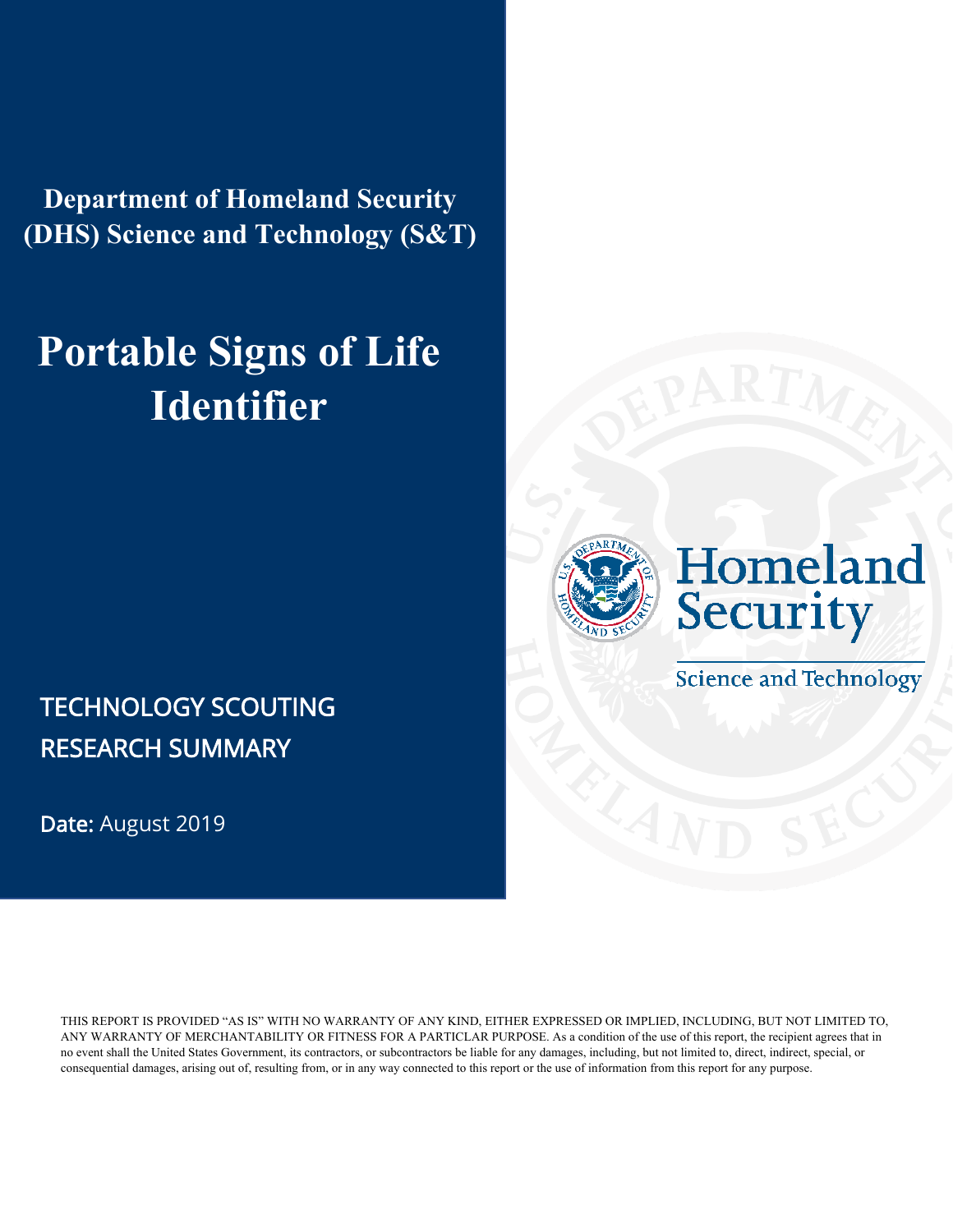

Science and Technology

**Overview**: Subject matter experts, proprietary commercial datasets, and open-source research were utilized to compile a preliminary list of Solution Options. A summary is outlined below, and the **top 18 Solutions** identified thus far are displayed on the following pages.

#### **Problem Description:**

DHS S&T, through subject matter experts, proprietary commercial datasets, and open-source research sought technology solution options to identify the location of injured, trapped, and deceased victims on the scene of an incident through detection of signs of life. Signs of life may include breathing, blood pressure, body heat, pulse, movement, and/or speech. Often first responders are required to find and extract victims in the aftermath of a disaster, such as an earthquake, fire, or tornado. First responders may also be precluded from observing and accessing victims in the event of hostile threat environments, such as active shooter incidents, mental health emergencies where someone is presenting a weapon, or post-blast situations in which there is uncertainty of secondary devices. In both disaster and hostile situations, first responders must be able to remotely recognize both living and deceased causalities during operations. First responders would benefit greatly from a signs of life indicator that is easily portable in order to identify and execute more efficient responses and consequently increase victim survivability.

This report will examine Solutions that provide portable signs of life indication capabilities. The identifier could be used by first responders across the law enforcement, fire, and emergency medical services (EMS) communities in a variety of environments. The solution should be able to penetrate through fallen metal, water, organic materials and concrete to detect an individual under rubble. Ideally, the portable signs of life could be integrated existing equipment, such as a heads-up display or thermal imaging camera (TIC). This solution would be government-off-the-shelf (GOTS) or commercial-off-the-shelf (COTS) and available for purchase in the next 8-12 months.

#### **Desired Use Case:**

First Responders would be able to easily deploy this solution in the aftermath of a disaster situation. For example, responders that are called to a large natural gas explosion that has leveled a brick building the length of one city block would use the identified technology solutions to assist with locating victims trapped under rubble. The solution would be portable, lightweight and either handheld or integrated into existing equipment. The portable signs of life detector would be able to penetrate through all materials on the scene, such as brick, wood, metal, electric wiring to identify any signs of life, and allow responders to make more targeted rescues and extrications. In incidents like the one described above, seconds count and this tool could help increase survivability by limiting the time spent sifting through debris by hand. It would also increase responder safety, as they would only make targeted rescue attempts in areas where signs of life had been dedicated, rather than combing the entire collapse zone exposing themselves to a multitude of hazards.

| <b>Technology Requirements:</b>                                                       |                                                                                                                               |  |  |  |  |  |  |  |
|---------------------------------------------------------------------------------------|-------------------------------------------------------------------------------------------------------------------------------|--|--|--|--|--|--|--|
| The solutions identified were assessed against the following technology requirements: |                                                                                                                               |  |  |  |  |  |  |  |
| <b>Battery</b>                                                                        | Able to run a minimum of 1 hour on battery life. Contains a rechargeable<br>battery.                                          |  |  |  |  |  |  |  |
| <b>Detection</b>                                                                      | Detects signs of life, including include breathing, blood pressure, body heat,<br>pulse, movement, and/or speech              |  |  |  |  |  |  |  |
| <b>Multi-medium Penetration</b>                                                       | Detection signal is able to penetrate concrete, cinderblock, woods, water, grain,<br>metal, soil, glass, and other substances |  |  |  |  |  |  |  |
| Portable                                                                              | Able to be easily carried by first responders and deployed in emergency<br>scenarios or integrated with existing gear         |  |  |  |  |  |  |  |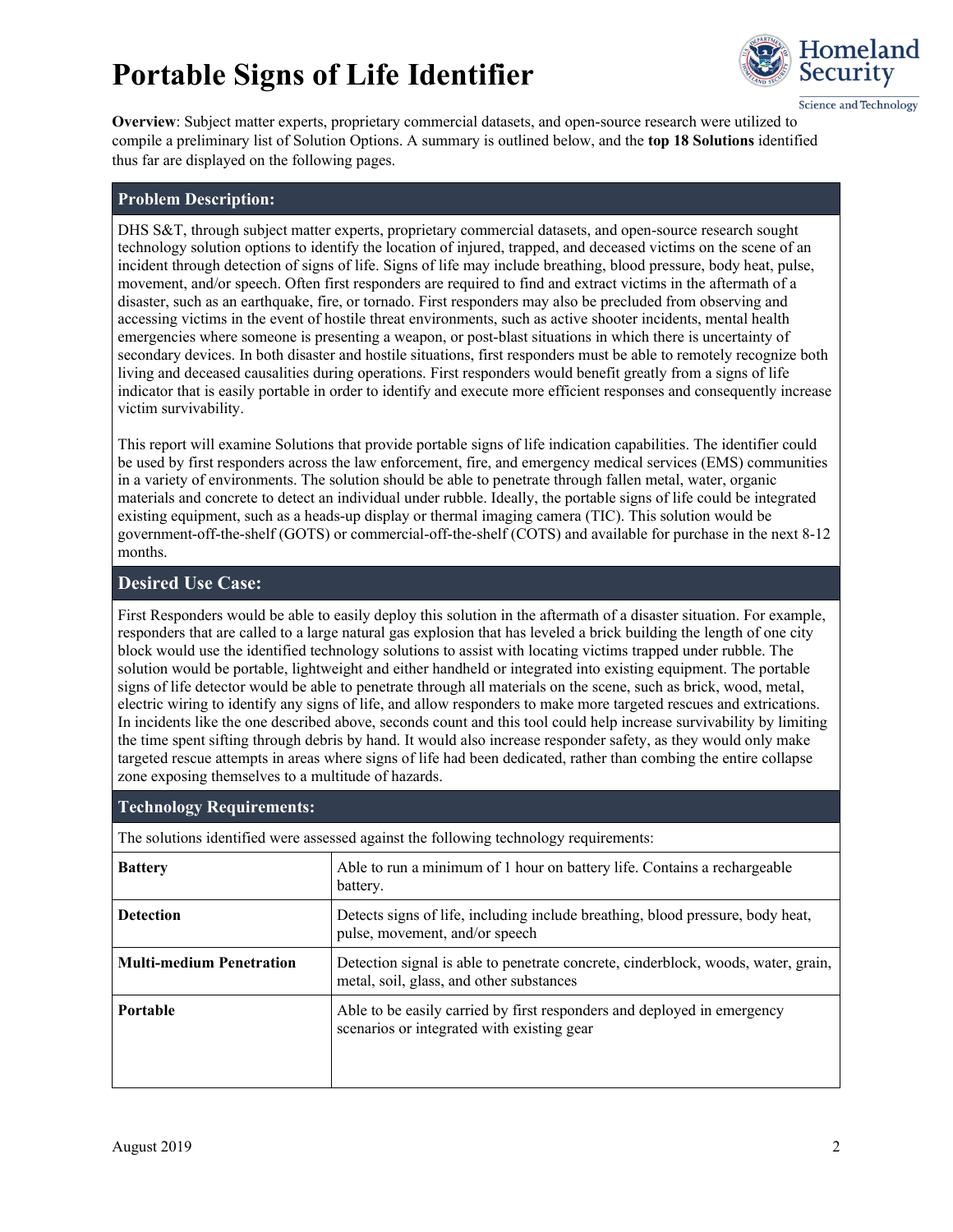

Science and Technology

| <b>Wireless Connectivity</b> | Able to transmit to information to other first responder systems                                          |
|------------------------------|-----------------------------------------------------------------------------------------------------------|
| Durable                      | Ruggedized for first responder environmental conditions. Maintains a service<br>life of at least 5 years. |
| <b>Standards</b>             | Meets ANSI/ISA 12.12.01, NFPA 1982, or equivalent international standards                                 |
|                              |                                                                                                           |

#### **Solution Categories**

Signs of life can be detected via frequencies that are able to transmit cardiac, respiratory, and thermal imaging data. These frequencies work by sending out an energy wave that can read data from individuals and reflect the wave back into the device to appear on a graphical user interface (GUI). These frequencies can range from as low as 3kHz (Radio Frequency) to as high as 300GTHz (Infrared Frequency). Following the initial technology scan, four categories of detection frequencies were identified:

- 1. **Radio Frequency (3kHz 300GHz):** Radio Frequencies overarch many different types of frequencies, such as UWB and FM frequencies. Solutions in this category were not able to be specifically identified by the product. Frequencies that fall under Radio are often described as Radar Signals as well.
- 2. **Ultra-Wideband (UWB) Frequency (>500MHz):** UWB Frequencies are useful for short-range and multi-medium penetration applications because of their high data rate frequency. In particular they struggle to penetrate anything metallic.
- 3. **Frequency-Modulated (FM) Carrier Waves (>30MHz):** FM Frequencies sends out carrier waves that are capable of transmitting data from multiple people at a single time. The frequencies can penetrate through walls and other materials.
- 4. **Infrared Frequency (300 GHz 405 THz):** Infrared Frequencies use thermal imaging to detect changes to infrared light due to blood flow. Infrared sensors are particularly useful for long range detection but cannot pierce through rubbish and walls.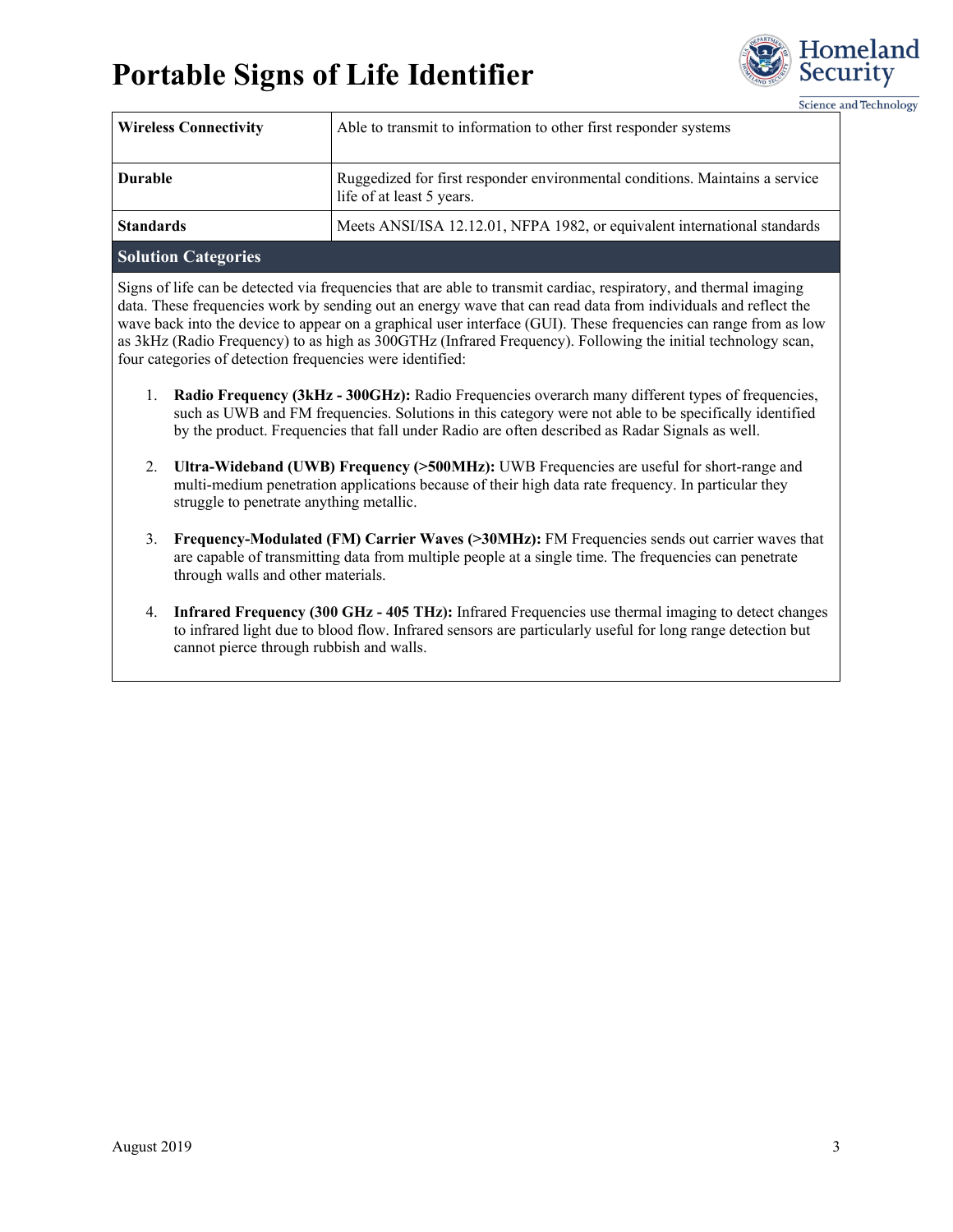

#### **Legend:**

#### **Key Performance Parameter Criteria:**



Solution Meets Criteria



Additional Information Required from Vendor to Determine if the Solution Meets Criteria



Solution Does Not Meet Criteria

#### **Technology Solutions**

In total, **18 Solution Options** were identified. As displayed in the table, Solutions that rely on radar and UWB frequency detection often have higher technology readiness levels (TRL) and are accurate in determining presence of life, but cannot distinguish between stationary and decreased individuals because they do not detect vital signs. Solutions found that do detect vital signs are able to make this distinction, but often lack other requirements such as multi-medium penetration and generally have lower TRLs. There were a range of Solutions found that meet many of the technology requirements specified by the requestor, however additional vendor outreach may be required to determine if certain solutions meet all requirements. Low TRL Solutions would likely not be available to the requestor in the next 8 to 12 months.

| #                      | <b>Solution</b>                          | <b>Description</b>                                                                                                                                                                                                                                                                                                                                                                                                                                                                                                                                                                                                                                                                                                                            | <b>Battery</b> | <b>Detection</b> | Multi-<br><b>Medium</b> | Portable | <b>Wireless</b><br>Connecti<br>vity | <b>Durable</b> | <b>Standards</b>                           |
|------------------------|------------------------------------------|-----------------------------------------------------------------------------------------------------------------------------------------------------------------------------------------------------------------------------------------------------------------------------------------------------------------------------------------------------------------------------------------------------------------------------------------------------------------------------------------------------------------------------------------------------------------------------------------------------------------------------------------------------------------------------------------------------------------------------------------------|----------------|------------------|-------------------------|----------|-------------------------------------|----------------|--------------------------------------------|
|                        | Xaver <sup>™</sup> 100 by<br>Camero Tech | The Xaver 100 is a portable, handheld and durable<br>presence of life detector with a GUI to visualize a<br>scene. It is designed for first responder and military<br>environments to aid search and rescue operations,<br>tactical entry/assault, hostage recovery, breaching, and<br>force protection. It can be used at a stand-off distance<br>(not in contact with a wall) up to 20 meters. Xaver 100<br>detects moving and static people behind most common<br>wall materials. It runs on 4 lithium 123 batteries and<br>weighs $\sim$ 23 oz. It cannot distinguish between<br>stationary and deceased people.<br><b>Signs of Life: Movement</b><br>Category: Ultra-Wideband (UWB) Frequency<br>TRL: 9<br><b>Additional Information</b> | $3.5$ hrs      |                  |                         |          |                                     |                | Only Meets<br>MIL-STD-<br>810F<br>Standard |
| $\mathcal{D}_{\alpha}$ | ReTWis 5 by Retia                        | The ReTWis 5 detects people behind solid barriers<br>from a radar range of up to 40 meters. It detects small<br>movements and enables localization of a human being<br>based only on breathing. The device weighs about 7 lbs<br>and has a startup time of about 20 seconds. It is<br>ruggedized and waterproof and dust proof for disaster<br>environments. It contains a 2D or 3D GUL The<br>ReTWis 5 only detects living persons.<br>Signs of Life: Breathing, movement<br>Category: Ultra-Wideband (UWB) Frequency<br><b>TRL: 9</b><br><b>Additional Information</b>                                                                                                                                                                      | 5 hrs          |                  | Except<br>metals        |          |                                     |                |                                            |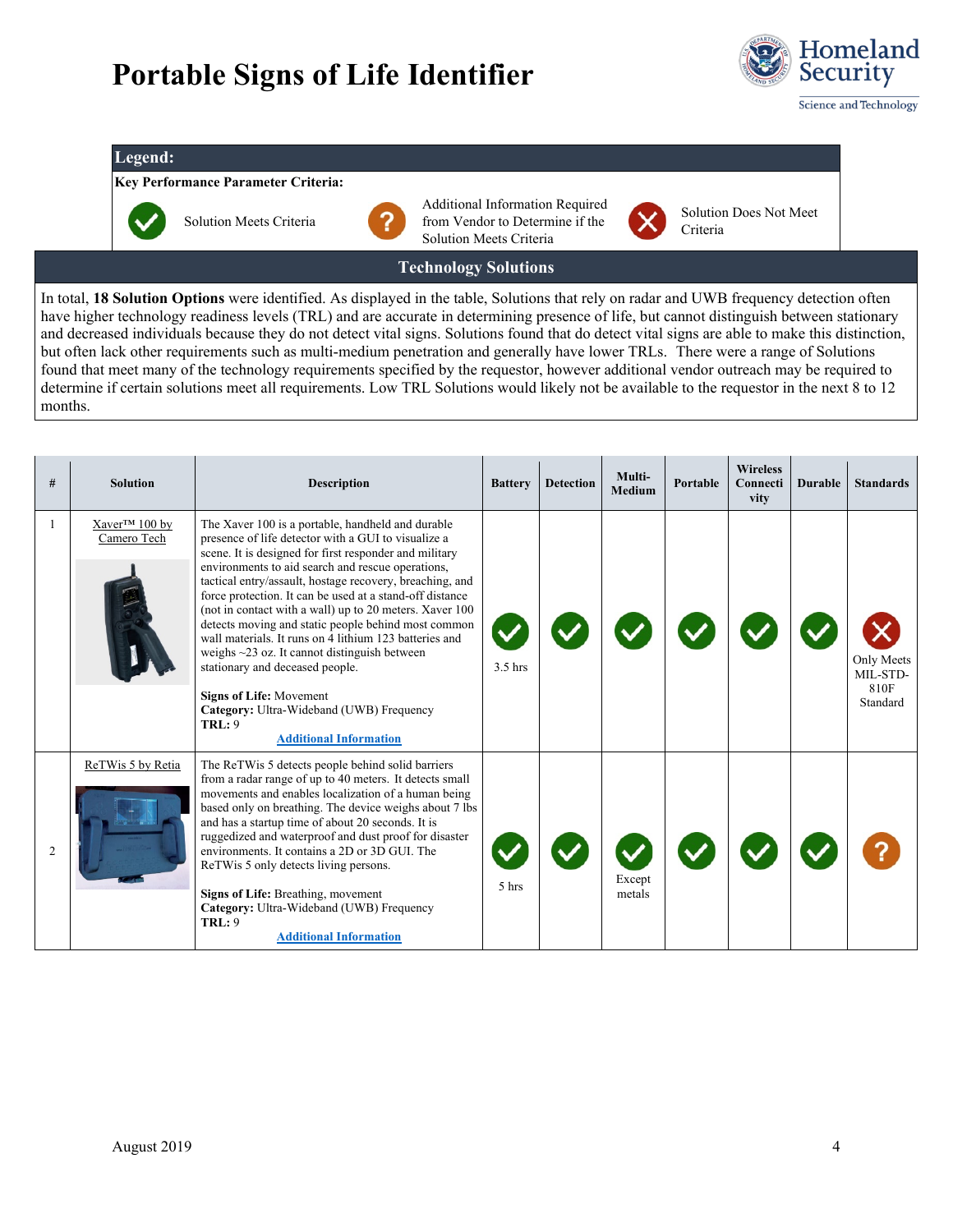

|   |                                                    |                                                                                                                                                                                                                                                                                                                                                                                                                                                                                                                                                                                                                                                                                                                                                                                                                     |                  |                  |                         |          |                                     |                | Science and Technology |
|---|----------------------------------------------------|---------------------------------------------------------------------------------------------------------------------------------------------------------------------------------------------------------------------------------------------------------------------------------------------------------------------------------------------------------------------------------------------------------------------------------------------------------------------------------------------------------------------------------------------------------------------------------------------------------------------------------------------------------------------------------------------------------------------------------------------------------------------------------------------------------------------|------------------|------------------|-------------------------|----------|-------------------------------------|----------------|------------------------|
| # | <b>Solution</b>                                    | <b>Description</b>                                                                                                                                                                                                                                                                                                                                                                                                                                                                                                                                                                                                                                                                                                                                                                                                  | <b>Battery</b>   | <b>Detection</b> | Multi-<br><b>Medium</b> | Portable | <b>Wireless</b><br>Connecti<br>vity | <b>Durable</b> | <b>Standards</b>       |
| 3 | Range-R Link by L3<br>Harris                       | The Range-R Link is a compact, handheld radar<br>system with wireless capability that provides real-time<br>tactical information on the presence of people inside<br>buildings. It has specific first responder capabilities for<br>search and rescue to locate injured people inside<br>buildings and for firefighters to discover where people<br>are trapped in a building. It runs on AA batteries and<br>weighs 1 lb. It is ruggedized for first responder and<br>military environments. It cannot distinguish between<br>stationary and deceased people.<br><b>Signs of Life: Movement</b><br>Category: Radio Frequency - Radar<br><b>TRL: 9</b><br><b>Additional Information</b>                                                                                                                             | 1 <sup>hr</sup>  |                  |                         |          |                                     |                |                        |
| 4 | HTMI v2.0 by SPI<br>Infrared                       | The HTMI v2.0 mini FLIR monocular is a small.<br>handheld thermal imaging camera. It is specifically<br>designed for search and rescue missions carried out by<br>first responders, firefighters, and the Federal<br>Emergency Management Agency (FEMA). The<br>camera can be mounted on a helmet picatinny rail. It<br>runs on a lithium battery and weighs 8.5 oz. The HTMI<br>v2.0 is waterproof and Bluetooth capable.<br>Signs of Life: Body heat<br><b>Category:</b> Infrared Frequency<br><b>TRL: 9</b><br><b>Additional Information</b>                                                                                                                                                                                                                                                                     | Up to $9$<br>hrs |                  |                         |          |                                     |                |                        |
| 5 | CPR4+ by ACUSTEK<br>್ಗೆಂ                           | The CPR4+ detected movement, distance, speed and<br>direction behind walls or solid objects in a light<br>ergonomic military specification unit using narrow<br>band Doppler radar effect. It can detect a human from<br>a distance of 3m to 5m behind a 20cm concrete wall,<br>10 meters behind an interior wall, 25 meters without<br>any obstacles. It has a long battery life and is<br>lightweight. It is ruggedized for military environments.<br>The CPR4+ has a remote web application which can<br>make the information available on a private access web<br>browser so that data can be viewed in real time. It<br>cannot distinguish between stationary and deceased<br>people.<br><b>Signs of Life: Movement</b><br>Category: Radio Frequency - Radar<br><b>TRL: 9</b><br><b>Additional Information</b> |                  |                  |                         |          |                                     |                |                        |
|   | LEADER Search by<br><b>LEADER North</b><br>America | LEADER Search detects the presence of buried<br>victims under rubble and identifies their exact location<br>using wireless and/or wired ultra-sensitive seismic<br>sensors. It allows two-way communication with the<br>victim once they are found through a communication<br>probe, which is waterproof up to 6.5 ft. It has a GUI to<br>view location. It was specifically designed as for<br>specialized rescue teams. Using 3 sensors, it can detect<br>over a range of 98 ft. It runs AAA batteries and weighs<br>between $\sim$ 2 and 3 lbs. It cannot distinguish between<br>stationary and deceased people.<br><b>Signs of Life: Movement</b><br>Category: Non-radiofrequency (seismic sensors)<br><b>TRL: 9</b><br><b>Additional Information</b>                                                           | 5 hrs            |                  |                         |          |                                     |                |                        |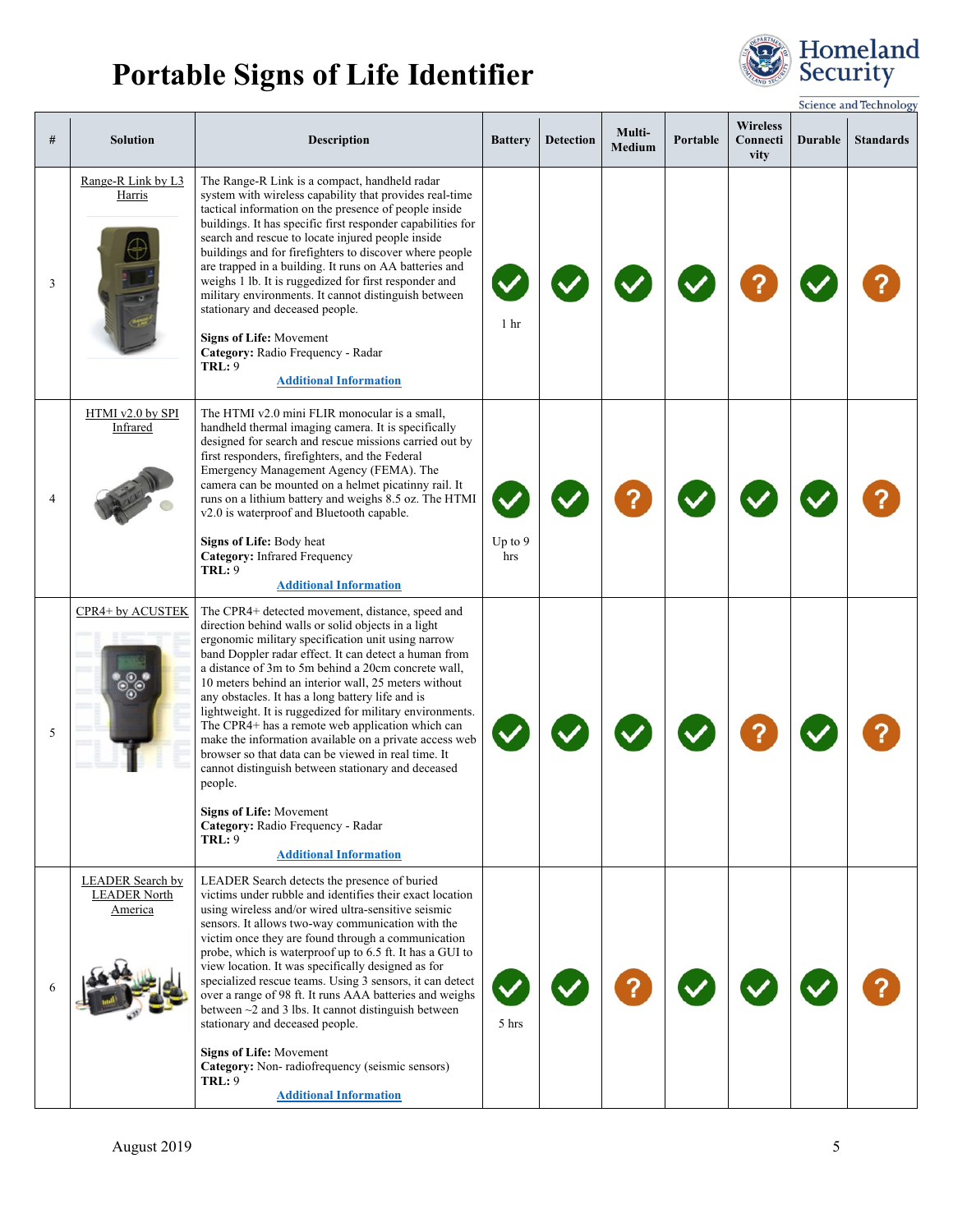

|    |                                                                           |                                                                                                                                                                                                                                                                                                                                                                                                                                                                                                                                                                                                                                                                                                                                                                                                                                                                            |                |                  |                         |          |                                     |                | Science and Technology |
|----|---------------------------------------------------------------------------|----------------------------------------------------------------------------------------------------------------------------------------------------------------------------------------------------------------------------------------------------------------------------------------------------------------------------------------------------------------------------------------------------------------------------------------------------------------------------------------------------------------------------------------------------------------------------------------------------------------------------------------------------------------------------------------------------------------------------------------------------------------------------------------------------------------------------------------------------------------------------|----------------|------------------|-------------------------|----------|-------------------------------------|----------------|------------------------|
| #  | <b>Solution</b>                                                           | <b>Description</b>                                                                                                                                                                                                                                                                                                                                                                                                                                                                                                                                                                                                                                                                                                                                                                                                                                                         | <b>Battery</b> | <b>Detection</b> | Multi-<br><b>Medium</b> | Portable | <b>Wireless</b><br>Connecti<br>vity | <b>Durable</b> | <b>Standards</b>       |
|    | Eagle10-B by TiaLinx<br>Inc.                                              | The Eagle10-B is a probe-based sensor for breathing<br>and movement detection under rubble of a collapsed<br>building. The Eagle 10-B can also be used as a stand-<br>alone system to probe hard-to-access areas to detect<br>trapped or concealed people. It is specifically designed<br>for post-earthquake casualty detection. TiaLinx also<br>offers a man-portable version, the Eagle45W, that has<br>a GUI that attaches to a user's wrist.<br>Signs of Life: Breathing, movement<br>Category: Vendor Outreach Required<br><b>TRL: 9</b><br><b>Additional Information</b>                                                                                                                                                                                                                                                                                            |                |                  |                         |          |                                     |                |                        |
| 8  | ND-SV004 by NQ<br>Defense                                                 | The ND-SV004 is a newly developed ruggedized<br>portable through wall radar. The system can scan and<br>detect an area within seconds and display the accurate<br>number of people and their position in real time. The<br>ND-SV004 radar can penetrate only non-metal<br>materials, including concrete, mixed brick, floor,<br>wood, and material with low water content. It weighs<br>$~6$ lbs and has a lithium battery. It cannot distinguish<br>between stationary and deceased people.<br><b>Signs of Life: Movement</b><br>Category: Ultra-Wideband (UWB) Frequency<br><b>TRL: 9</b><br><b>Additional Information</b>                                                                                                                                                                                                                                               |                |                  | Except<br>metals        |          |                                     |                |                        |
| 9  | STTW Radar Imaging<br>System by<br>Enforcement<br><b>Technology Group</b> | The STTW Radar Imaging System detects the presence<br>of life in the room, the number of people and their<br>location inside a room, the tracking of target<br>movement patterns, and room general layout, including<br>dimensions and major infrastructure elements. It<br>provides reliable detection to distances of up to 65 ft.<br>(20m) through most common wall materials, including<br>cement, plaster, brick, concrete, and drywall. Users can<br>visualize a room on the graphical user interface (GUI).<br>This solution is designed and ruggedized for military<br>environments, has rechargeable battery, and weighs<br>7.05 lbs. It cannot distinguish between stationary and<br>deceased people.<br><b>Signs of Life: Movement</b><br>Category: Radio Frequency - Radar<br>TRL: 9<br><b>Additional Information</b>                                          | $2.5$ hrs      |                  |                         |          |                                     |                |                        |
| 10 | <b>ASTIR by AKELA</b><br>Inc.                                             | The ASTIR is a see-through-wall imaging system that<br>was created through sponsorship by the National<br>Institute of Justice (NIJ). The system provides the<br>ability to detect and track the presence of both moving<br>and stationary individuals within a building structure.<br>ASTIR provides stand-off detection of up to 30 meters<br>(rather that needing direct contact with a wall). It<br>contains a corresponding software and GUI to<br>visualize the scene. Given the suitcase size of the<br>ASTIR, it may not have the small footprint that the<br>conditions stipulate but it is less than 15 pounds.<br>Additional vendor outreach is needed to determine<br>exactly which materials the ASTIR penetrates. It<br>cannot distinguish between stationary and deceased<br>people.<br><b>Signs of Life: Movement</b><br>Category: Radio Frequency - Radar |                |                  |                         |          |                                     |                |                        |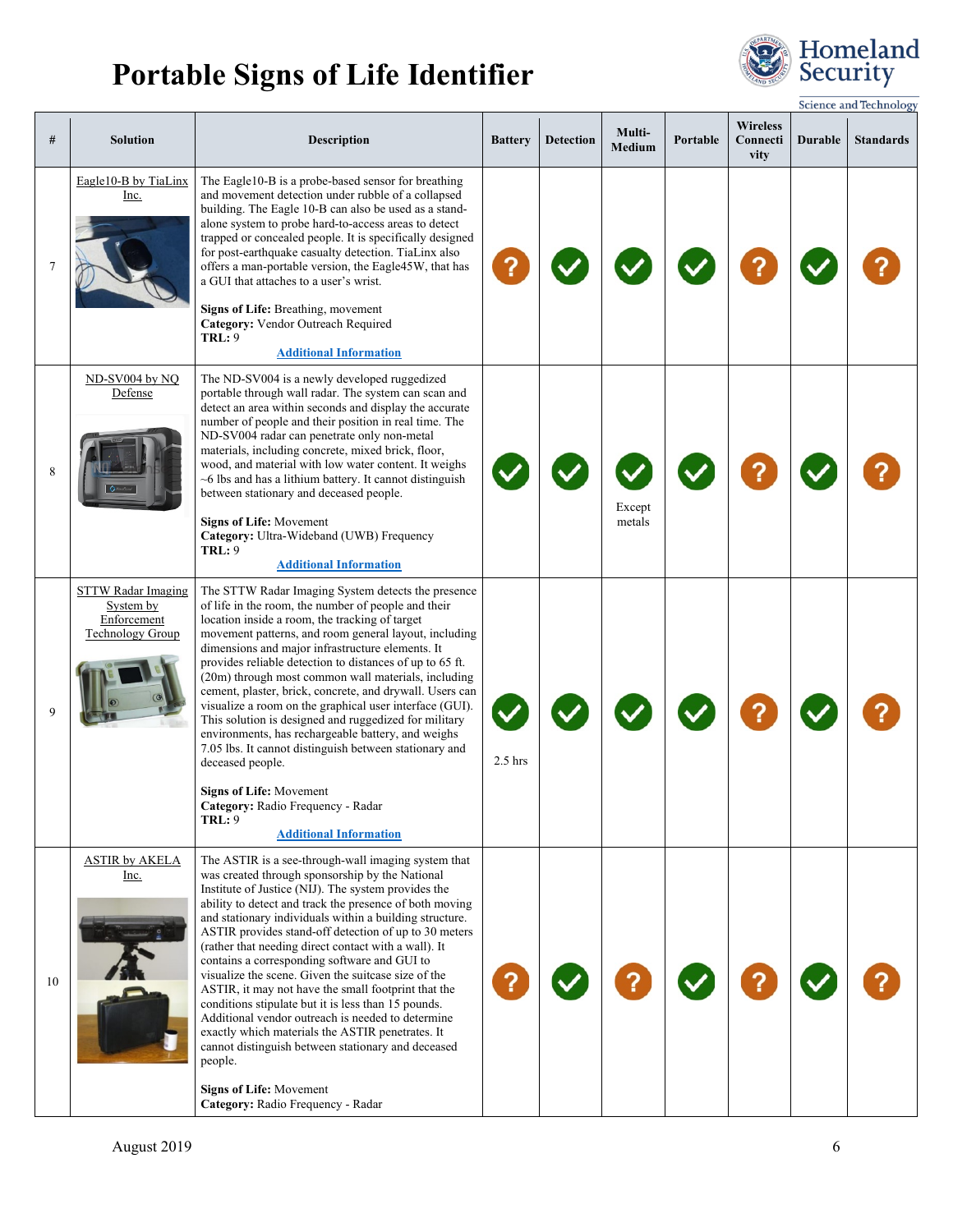

|    |                                                                   |                                                                                                                                                                                                                                                                                                                                                                                                                                                                                                                                                                                                                                                                                                                                                                                                                                                                          |                                      |           |                         |          |                                     |         | <b>Science and Technology</b> |
|----|-------------------------------------------------------------------|--------------------------------------------------------------------------------------------------------------------------------------------------------------------------------------------------------------------------------------------------------------------------------------------------------------------------------------------------------------------------------------------------------------------------------------------------------------------------------------------------------------------------------------------------------------------------------------------------------------------------------------------------------------------------------------------------------------------------------------------------------------------------------------------------------------------------------------------------------------------------|--------------------------------------|-----------|-------------------------|----------|-------------------------------------|---------|-------------------------------|
| #  | Solution                                                          | <b>Description</b>                                                                                                                                                                                                                                                                                                                                                                                                                                                                                                                                                                                                                                                                                                                                                                                                                                                       | <b>Battery</b>                       | Detection | Multi-<br><b>Medium</b> | Portable | <b>Wireless</b><br>Connecti<br>vity | Durable | <b>Standards</b>              |
|    |                                                                   | <b>TRL:</b> Additional Vendor Outreach Needed<br><b>Additional Information</b>                                                                                                                                                                                                                                                                                                                                                                                                                                                                                                                                                                                                                                                                                                                                                                                           |                                      |           |                         |          |                                     |         |                               |
| 11 | Umain UWB Sensor                                                  | Umain's UWB (Ultra-wideband) sensor detects<br>heartbeats and respiration up to 2 meters. The device<br>provides both wired and wireless data communication.<br>It has specific applications for searching for missing<br>people in disaster areas and detecting signs of life in<br>firefighting environments.<br>Signs of Life: Heartbeat, breathing<br>Category: Ultra-Wideband Frequency<br><b>TRL: 9</b><br><b>Additional Information</b>                                                                                                                                                                                                                                                                                                                                                                                                                           |                                      |           |                         |          |                                     |         | EN 60950<br>1 2006            |
| 12 | Jetson                                                            | The Jetson is an infrared laser heartbeat identifier<br>created by the U.S. Defense Department for Special<br>Operations Command (SOCOM). Jetson can detect<br>cardiac signatures using the technique of laser<br>vibrometery, and works by detecting surface<br>movement caused by the heartbeat. The device can<br>detect heartbeats of up to 200 meters; however, there<br>are limitations such as the laser only being able to<br>pierce through thin material (shirts and jackets). Jetson<br>is meant to use heartbeat as a biometric identifier,<br>rather than to find casualties. Since it is in the early<br>stages of development, integration capabilities,<br>durability, portability, and energy sources are not yet<br>known.<br><b>Signs of Life: Heartbeat</b><br><b>Category:</b> Infrared Frequency<br><b>TRL: 5</b><br><b>Additional Information</b> |                                      |           |                         |          |                                     |         |                               |
| 13 | Remote Drone<br>Monitoring by<br>University of South<br>Australia | University of South Australia researchers have<br>developed an unmanned drone that can detect signs of<br>life within three meters of a human. Video footage<br>from the drone can detect changes in human skin tone<br>and minute head movements to read heart rate. The<br>remote monitoring drone is designed specifically for<br>victims in disaster zones. While this solution may not<br>work at a building collapse it could be useful for<br>victim triage at an active shooter scene.<br>Signs of Life: Movement, heart rate<br>Category: Video-photoplethysmography (PPG), a<br>remote-sensing imaging system that uses low intensity<br>infrared light<br><b>TRL: 5</b><br><b>Additional Information</b>                                                                                                                                                      | Most<br>drones<br>cannot<br>fly 1 hr |           |                         |          |                                     |         |                               |
| 14 | WiZ by Massachusetts<br>Institute of<br>Technology                | MIT's CSAIL (Computer Science and Artificial<br>Intelligence Laboratory) created a technology that uses<br>radio waves to detect heart rate and respiration from<br>behind a wall. This technology can locate four people<br>in a room and track the respiratory functions of the<br>individuals simultaneously. The product was in the<br>prototype phase in 2014 and additional outreach is<br>needed to determine current status.<br>Signs of Life: Heart rate, breathing, movement<br>Category: Frequency-Modulated Carrier Waves<br>(FMCW)<br><b>TRL: 6</b><br><b>Additional Information</b>                                                                                                                                                                                                                                                                        |                                      |           |                         |          |                                     |         |                               |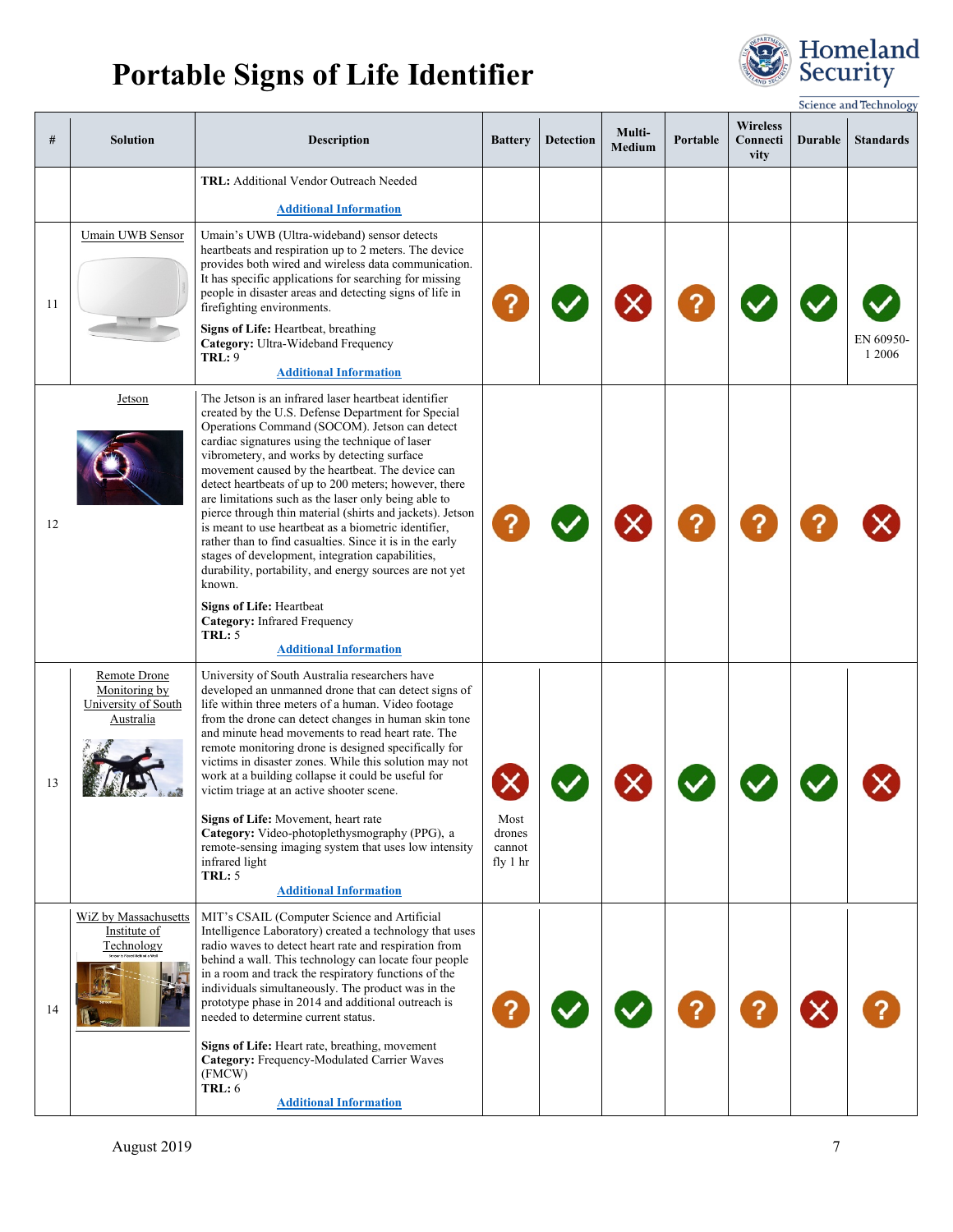

|    |                                                                     |                                                                                                                                                                                                                                                                                                                                                                                                                                                                                                                                                                                                                                                                                                                                                                                                                                                                                                                                                     |                |                  |                  |          |                                     |                | Science and Technology |
|----|---------------------------------------------------------------------|-----------------------------------------------------------------------------------------------------------------------------------------------------------------------------------------------------------------------------------------------------------------------------------------------------------------------------------------------------------------------------------------------------------------------------------------------------------------------------------------------------------------------------------------------------------------------------------------------------------------------------------------------------------------------------------------------------------------------------------------------------------------------------------------------------------------------------------------------------------------------------------------------------------------------------------------------------|----------------|------------------|------------------|----------|-------------------------------------|----------------|------------------------|
| #  | <b>Solution</b>                                                     | <b>Description</b>                                                                                                                                                                                                                                                                                                                                                                                                                                                                                                                                                                                                                                                                                                                                                                                                                                                                                                                                  | <b>Battery</b> | <b>Detection</b> | Multi-<br>Medium | Portable | <b>Wireless</b><br>Connecti<br>vity | <b>Durable</b> | <b>Standards</b>       |
| 15 | Vital-Radio by<br>Massachusetts<br>Institute of<br>Technology (MIT) | MIT researchers have created a prototype of the Vital-<br>Radio, a wireless sensing technology that monitors<br>breathing and heart rate without body contact. Vital-<br>Radio uses radio frequency to detect motion in the<br>environment, including chest movements due to<br>inhaling and exhaling and skin vibrations due to<br>heartbeats. In a user study, it tracked users' breathing<br>and heart rates with a median accuracy of 99%, even<br>when users are 8 meters away from the device, or in a<br>different room. It can monitor the vital signs of<br>multiple people simultaneously. Vital-Radio is<br>designed for smart homes to monitor infants and the<br>elderly. Given the low TRL and non-portability, this is<br>not a good solution for the use case, but this sensing<br>technology could be useful in the future with form<br>factor modifications.<br>Signs of Life: Heart rate, breathing<br>Category: Radio Frequency |                |                  |                  |          |                                     |                |                        |
|    |                                                                     | <b>TRL: 5</b><br><b>Additional Information</b>                                                                                                                                                                                                                                                                                                                                                                                                                                                                                                                                                                                                                                                                                                                                                                                                                                                                                                      |                |                  |                  |          |                                     |                |                        |
| 16 | Cardiac Scan by<br>University of Buffalo                            | The University of Buffalo (UB) has experimented<br>using a heartbeat as a digital signature due to its unique<br>shape and size. The device is able to detect how the<br>heart moves by using radio waves that can penetrate<br>through obstacles. Instead of using this technology as a<br>digital signature, it can be used as a way of detecting<br>signs of life. The form factor is still in the prototyping<br>phase, but a lead of the project is planning on installing<br>it onto the corners of a keyboard. This can potentially<br>be a solution to first responders with a few<br>technological adjustments such as developing a<br>durable form factor, an external battery, and wireless<br>connectivity.<br><b>Signs of Life: Heartbeat</b><br>Category: Radio Frequency<br><b>TRL: 6</b><br><b>Additional Information</b>                                                                                                           |                |                  |                  |          |                                     |                |                        |
| 17 | EQ-Radio by<br>Massachusetts<br>Institute of<br>Technology          | MIT has developed a wireless emotional intelligence<br>detector that uses heartbeat and breathing rhythms to<br>determine an individual's emotion. The emotional<br>intelligence detector sends a wireless signal that<br>deflects off an individual's body to measure their<br>heartbeat as accurately as an ECG monitor. Although<br>this device is not particularly used to detect signs of<br>life the technologies behind the EQ-Radio could be of<br>use. As of 2016, EQ-Radio still a prototype and<br>additional vendor outreach is needed to determine<br>current status.<br>Signs of Life: Heart rate, breathing<br>Category: Radio Frequency<br>TRL: 6<br><b>Additional Information</b>                                                                                                                                                                                                                                                  |                |                  |                  |          |                                     |                |                        |